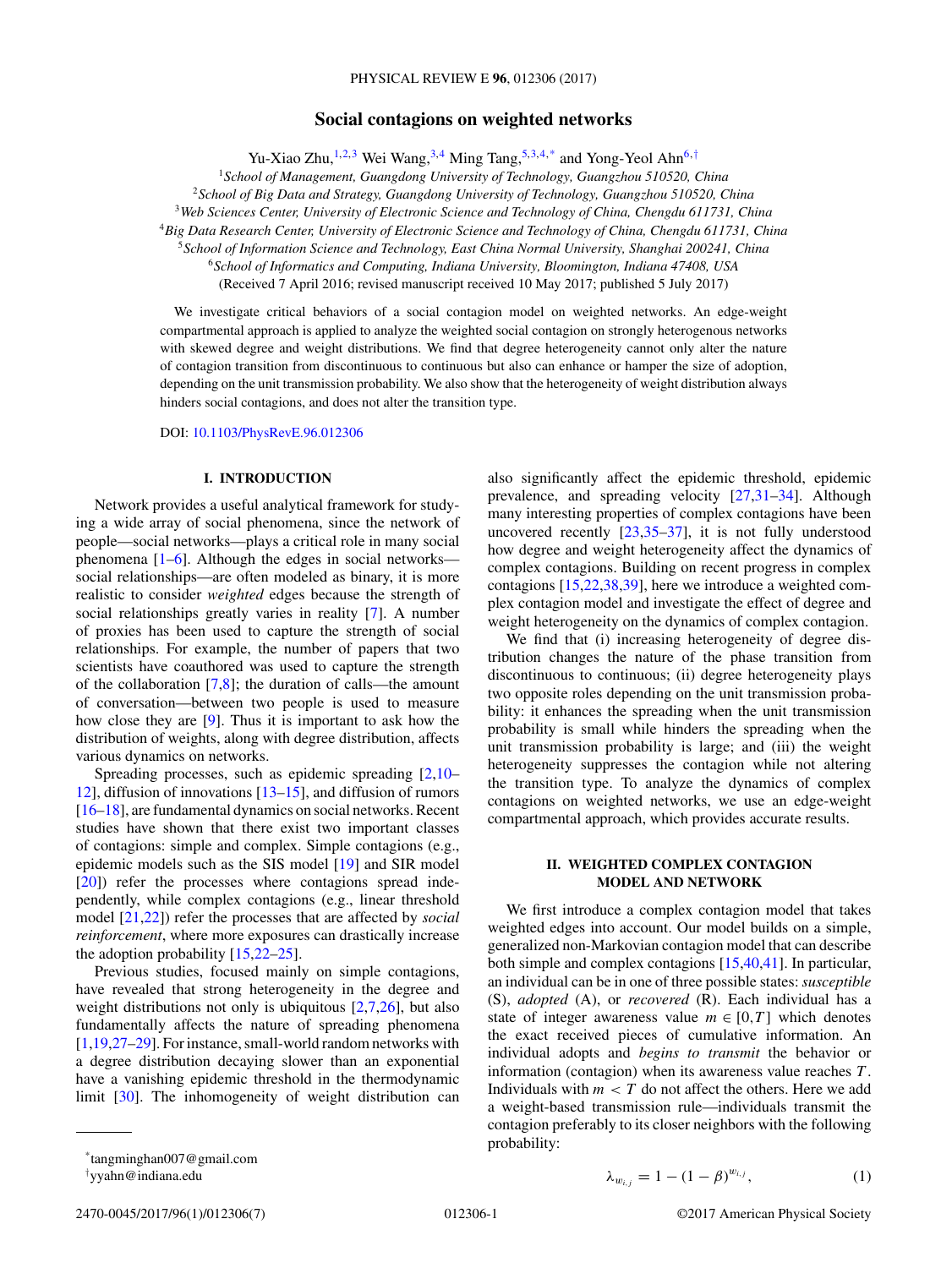<span id="page-1-0"></span>where  $w_{i,j}$  is positive real integer, which denotes the weight of the connection between individual  $i$  and  $j$ , and  $\beta$  is the unit transmission probability. Given  $\beta$ ,  $\lambda_{w_{i}}$  monotonically increases with  $w_{i,j}$ , i.e., individuals are more likely to transmit the contagion to more strongly connected neighbors. Also note that the probabilities are indeed rates and defined per time. When successful, the awareness value of the neighbor will increase by one. Edges that have transmitted the contagion successfully will never transmit the same information again. Also, each adopted individual may become recovered with probability  $\gamma$ , considering the fact that people may lose interest in the contagion after a while and will not spread it any more (in this paper, we set  $\gamma = 1$  unless noted, so everyone is active for only one step). The individuals will remain in recovered state for all subsequent times once recovered. Note that, each individual can remember the cumulative pieces of non-redundant that received from his/her neighbors in our model, which makes the contagion processes become non-Markovian. This is different with SIR and SEIS models [\[20,](#page-5-0)[42\]](#page-6-0), in which whether the susceptible individual gets adopted only depends on the neighbors current states. Also note that we applied the synchronous updating method to renew the states of individuals. In this case, the time evolves discretely.

In our networks, we initially select a small fraction of nodes randomly and designate them as *seeds* by setting their awareness to be *T* . We set the awareness of the remaining nodes to be 0 and let them be at the susceptible state. In each step, all adopted nodes will interact with all of their susceptible neighbors and transmit the contagion to them with the probability defined above. At the same time, all adopted nodes will recover with probability 1. The spreading process stops when there are no adopted nodes, the final adoption size is equal to the final density of recovered nodes.

For simplicity, we assume uncorrelated random graphs specified by two distributions: degree and weight. We realize such networks by generalizing the configuration model [\[27,](#page-5-0)[43\]](#page-6-0). Consider one network with *N* nodes and *M* edges. We first create a graph using the classical configuration model, where the degree distribution follows  $p(k) \sim k^{-\alpha_k}$ model, where the degree distribution follows  $p(k) \sim k^{-\alpha_k}$ <br>(3  $\le k_i \le \sqrt{N}$ ), then distribute weights that are sampled from  $g(w) \sim w^{-\alpha_w}$  randomly  $(w_{\text{max}} \sim N^{\frac{1}{\alpha_w-1}})$ .  $\alpha_k$   $(\alpha_w)$  controls the heterogeneity of the degree (weight) distribution [\[2\]](#page-5-0), heterogenous distribution is commonly used to describe highly skewed distribution. Following previous studies [\[27,34\]](#page-5-0), we assume integer weight values as it makes our approach more tractable.

# **III. THEORETICAL APPROACH AND NUMERICAL SIMULATION**

#### **A. Edge-weight compartmental approach**

One of the most widely used approaches to study network dynamics—heterogeneous mean-field theory (HMF) [\[20,](#page-5-0)[44\]](#page-6-0)—separates nodes into each degree bucket while treating all edges equally. While it provides an excellent way to handle strong degree heterogeneity, it overlooks edge weight heterogeneity. As a result, the approach exhibits a limitation in dealing with networks with strong weight heterogeneity [\[45\]](#page-6-0).

Our edge-weight compartmental approach treats each (integer) weight values separately and provides a better way to study networks with strong weight heterogeneity [\[27,](#page-5-0)[46–48\]](#page-6-0).

We use variables  $S(t)$ ,  $A(t)$ , and  $R(t)$  to denote densities of the susceptible, adopted, and recovered nodes at time *t*. Let us consider a randomly selected susceptible node *u* with awareness value *m*. Node *u* will remain susceptible as long as  $m < T$  and will become adopted once  $T$  of its neighbors have transmitted the contagion successfully to *u* since multiple transmission through an edge is forbidden. As edge weights are assigned randomly, the probability that *u* is not informed by a neighbor *v* by time *t* can be denoted by

$$
\theta(t) = \sum_{w} g(w)\theta_w(t),\tag{2}
$$

where  $\theta_w(t)$  denotes the probability that *u* is not informed by an edge with weight *w* by time *t*. If *u*'s degree is *k*, the probability that the node was not one of the seeds and has been exposed to the contagion for *m* times by time *t* is

$$
\phi_m(k,t) = (1 - \rho_0) \binom{k}{m} [\theta(t)]^{k-m} [1 - \theta(t)]^m, \qquad (3)
$$

where  $A_0$  denotes the fraction of seeds. Clearly, the probability that the *k*-degree node was not one of the seeds and still did not adopt the contagion by time *t* is

$$
\phi(k,t) = \sum_{m=0}^{T-1} \phi_m(k,t).
$$
 (4)

Thus the fraction of susceptible nodes (the probability that a randomly selected node is susceptible) at time *t* is

$$
S(t) = \sum_{k=0} p(k)\phi(k,t).
$$
 (5)

Now, let us examine  $\theta_w(t)$  in Eq. (2),  $\theta_w(t)$  can be broken down into

$$
\theta_w(t) = \xi_w^S(t) + \xi_w^A(t) + \xi_w^R(t),\tag{6}
$$

where  $\xi_w^X(t)$  denote the probability that a neighbor in the state  $X \in \{S, A, R\}$  has not transmitted the contagion to *u* through an edge with weight *w* by time *t*. Once we derive  $\xi_w^X(t)$ s, we can get the density of susceptible nodes at time *t* by substituting them into Eqs.  $(2)$ – $(5)$ .

Only neighbors that are in an adopted state can inform *u*. So first let us calculate the probability that the neighbor remains to be susceptible by *t*. As we assume no correlation between the degrees of nodes and its neighbors exist in uncorrelated networks, the probability that a random neighbor of *u* has degree *k* is  $kp(k)/\langle k \rangle$ , where  $\langle k \rangle$  is the mean degree of the network. With mean-field approximation,  $\xi_w^S(t)$  is simply the probability that one of its neighbors remains in the susceptible state by time *t*, which is given by

$$
\xi_w^S(t) = \frac{\sum_k k p(k) \phi(k-1,t)}{\langle k \rangle}.
$$
\n(7)

Note that, as we already know, *u* is in a susceptible state at this time, so the probability that this *k*-degree neighbor still did not adopt the behavior by time *t* is  $\phi$ ( $k$  − 1,*t*).

Calculating  $\xi_w^R(t)$  requires considering two consecutive events: first, an adopted neighbor has not transmitted the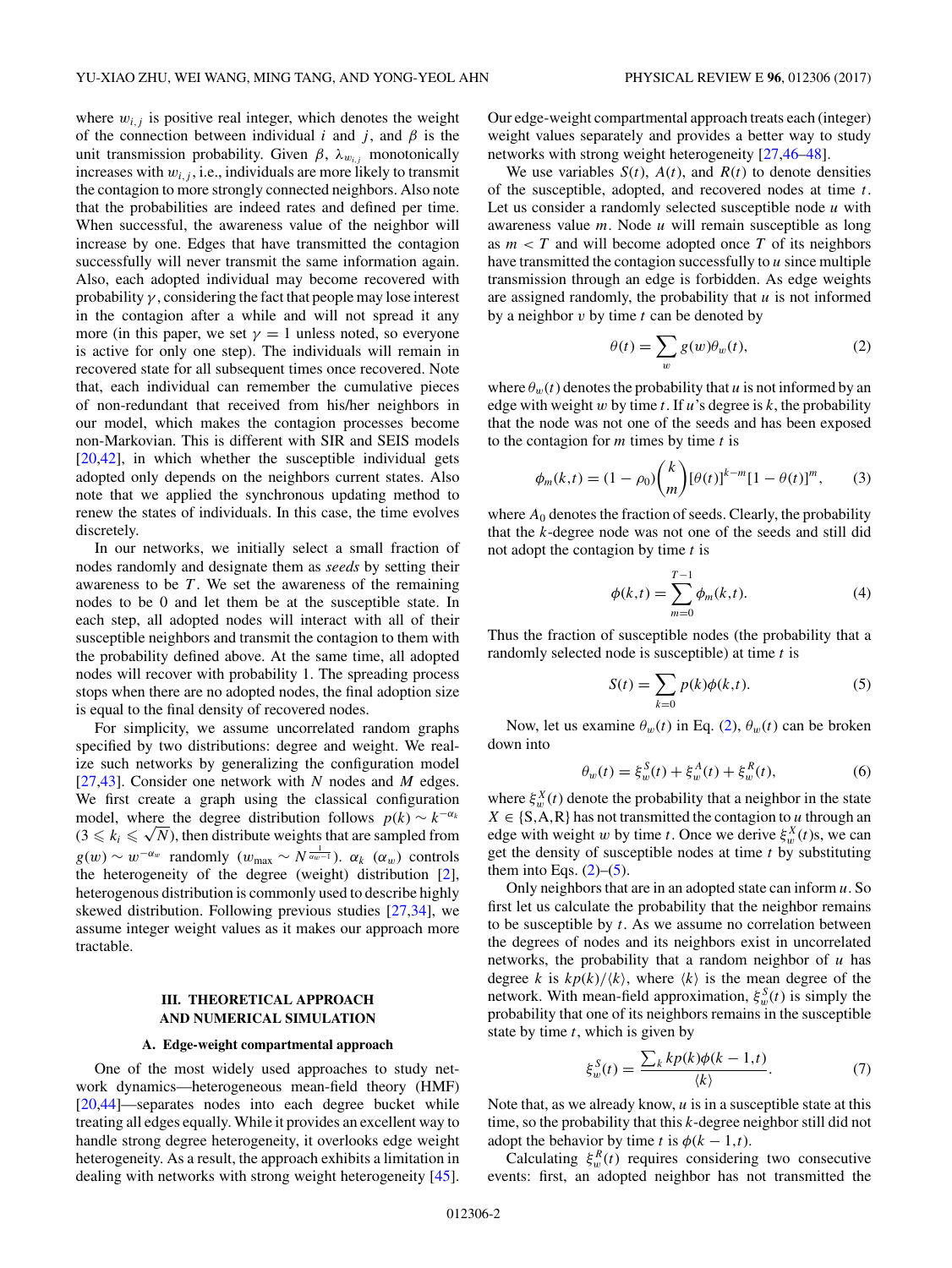<span id="page-2-0"></span>contagion to node *u* via their edge with weight *w* with probability  $1 - \lambda_w$ ; second, the adopted neighbor has been recovered, with probability  $\gamma$ . Combining these two events, we have

$$
\frac{d\xi_w^R(t)}{dt} = \gamma [1 - \lambda_w] \xi_w^A(t). \tag{8}
$$

If this adopted neighbor transmits the contagion via an edge with weight *w*, the rate of flow from  $\theta_w(t)$  to  $1 - \theta_w(t)$  will be  $λ(w)ξ<sub>w</sub><sup>A</sup>(t)$ , which means

$$
\frac{d\theta_w(t)}{dt} = -\lambda_w \xi_w^A(t) \tag{9}
$$

and

$$
\frac{d(1 - \theta_w(t))}{dt} = \lambda_w \xi_w^A(t). \tag{10}
$$

By combining Eqs.  $(8)$  and  $(10)$ , one obtains

$$
\xi_w^R = \frac{\gamma [1 - \theta_w(t)][1 - \lambda_w]}{\lambda_w}.
$$
 (11)

Substituting Eqs.  $(7)$  and  $(11)$  into Eq.  $(6)$ , we yield the following relation:

$$
\xi_w^A(t) = \theta_w(t) - \frac{\sum_k k p(k) \phi(k-1,t)}{\langle k \rangle}
$$

$$
- \frac{\gamma [1 - \theta_w(t)][1 - \lambda_w]}{\lambda_w}.
$$
 (12)

By plugging this into Eq.  $(9)$ , we obtain

$$
\frac{d\theta_w(t)}{dt} = \frac{\lambda_w \sum_k k p(k) \phi(k-1,t)}{\langle k \rangle} - (1-\gamma) \lambda_w \theta_w(t) + \gamma [1 - \lambda_w - \theta_w(t)].
$$
\n(13)

From Eq. (13), the probability  $\theta_w(t)$  can be computed. The density associated with each distinct state is given by

$$
\frac{dR(t)}{dt} = \gamma A(t),
$$
  
\n
$$
S(t) = \sum_{k=0} p(k)\phi(k,t),
$$
  
\n
$$
A(t) = 1 - R(t) - S(t).
$$
\n(14)

From Eqs. (13) and (14), one can find that around  $O(w_{\text{max}})$ equations are required in our edge-weight compartmental approach. By setting  $t \to \infty$  and  $d\theta_w(t)/dt = 0$  in Eq. (13), we get the probability of one edge with weight *w* that did not propagate the contagion in the whole contagion process:

$$
\theta_w(\infty) = \frac{\gamma[1 - \lambda_w] + \frac{\lambda_w \sum_k k p(k) \phi(k-1,\infty)}{\langle k \rangle}}{(1 - \gamma)\lambda_w + \gamma}.
$$
 (15)

 $\theta_w(t)$  decreases with *t* and thus if more than one stable fixed point exists in Eq. (15), only the maximum one is physically meaningful [\[40,](#page-5-0)[48\]](#page-6-0). Substituting  $\theta_w(\infty)$  into Eqs. [\(2\)](#page-1-0)–[\(5\)](#page-1-0), we can calculate the value of  $S(\infty)$ , and then final adoption size  $R(\infty)$  can be obtained. The number of roots in Eq. (15) is either one or three. If Eq. (15) has only one root,  $R(\infty)$  increases continuously with  $\beta$ , if Eq. (15) has three roots, a saddle-node bifurcation will occur, which leads to a discontinuous change

in  $R(\infty)$  [\[49\]](#page-6-0). The nontrivial solution corresponds to the point at which the equation

$$
f(\theta(\infty)) = \sum_{w} g(w) \frac{\gamma[1 - \lambda_w] + \frac{\lambda_w \sum_k k p(k) \phi(k-1, \infty)}{\langle k \rangle}}{(1 - \gamma)\lambda_w + \gamma} - \theta(\infty)
$$
\n(16)

is tangent to horizontal axis at the critical value of  $\theta_c(\infty)$ , in which  $\theta_c(\infty)$  means the critical probability that the information is not transmitted to *u* via an edge at the critical transmission probability when  $t \to \infty$ . We obtain the critical condition of contagion by

$$
\frac{df(\theta(\infty))}{d\theta(\infty)}|_{\theta_c(\infty)} = 0.
$$
\n(17)

Plugging  $\theta_c(\infty)$  into Eq. [\(2\)](#page-1-0) provides us with the critical probability  $\beta_c$ .

#### **B. Simulation results**

We report results of analytical solutions along with numerical simulations. We consider networks with power-law degree and weight distributions:  $p(k) \sim k^{-\alpha_k}$  and  $g(w) \sim w^{-\alpha_w}$ . We use  $A_0 = 0.1$  across the article but the results are robust with a range of  $A_0$ . Also we use, for each parameter combination, 50 network realizations, on each of which we run 100 independent simulations.

Figure 1 illustrates the time evolutions of susceptible (S), adopted (A), and recovered (R) nodes. Naturally, it displays a very similar dynamics as with the SIR model. Our analytical results (lines) agree well with simulation results (symbols). In Fig.  $2(a)$ , we show the final adoption size  $[R(\infty)]$  in relationship with unit transmission probability ( $\beta$ ) for networks with different degree and weight distributions along with the analytical results (shown in black line, which match well with the simulation results). Now, let us focus on the influence of heterogeneous degree distribution on social contagion processes from two perspectives: the transition type

t FIG. 1. Time evolutions of densities of nodes in different states, denoted by  $S(t)$  (blue triangles),  $A(t)$  (red squares), and  $R(t)$  (black circles), respectively. Analytical results are plotted in lines, which match well with simulation results (symbols). The parameters for the simulations are  $N = 10,000, \langle k \rangle = 10, \langle w \rangle = 8, \alpha_k = 2.1, \alpha_w = 2.4,$  $\beta = 0.18$ ,  $A_0 = 0.1$ , and  $T = 3$ .

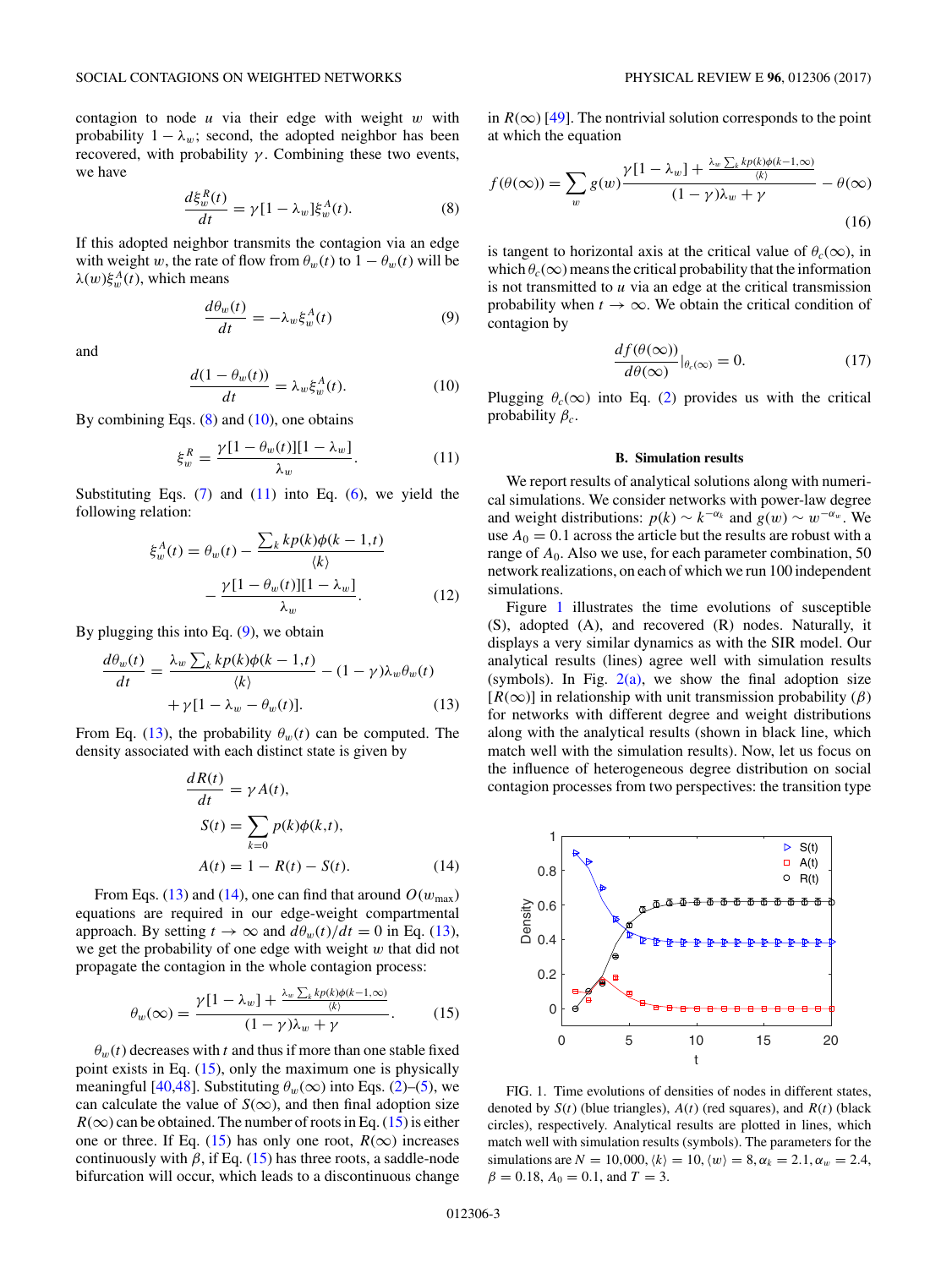<span id="page-3-0"></span>

FIG. 2. Final states of complex contagion dynamics on weighted networks. (a) Final adoption size  $[R(\infty)]$  versus the unit transmission probability  $(\beta)$  on different networks with tunable parameters. The inset shows the numerical solutions of mean transmission rate  $\langle \lambda_w \rangle$  as function of  $\beta$  for three different values of  $\alpha_w$  (i.e., 2.1, 2.5, and 4.0). (b) Susceptibility versus the  $\beta$  on different networks with tunable parameters. The parameters for all the simulations are  $N = 10,000$ ,  $\langle k \rangle = 10, \langle w \rangle = 8, A_0 = 0.1, \text{ and } T = 3.$ 

of  $R(\infty)$  with  $\beta$  and the final adoption size. We summarize our results as follows.

First, the degree exponent determines the discontinuity of the transition as shown in a previous work  $[48]$ . Figure  $2(a)$ shows that  $R(\infty)$  increases continuously with  $\beta$  with heterogeneous degree distribution (e.g.,  $\alpha_k = 2.1$ ), while exhibiting a discontinuous transition when  $\alpha_k = 4.0$ . The results of bifurcation analysis on Eq.  $(15)$  show that there exists one critical degree exponent  $\alpha_k^c \approx 4.0$ , below (above) which  $R(\infty)$ versus  $\beta$  is continuous (discontinuous). For networks with  $\alpha_k = 4.0$ , the value of  $\beta_c$  can be obtained from Eq. [\(15\)](#page-2-0) using bifurcation theory [\[49\]](#page-6-0). Analytical calculations show that for Eq.  $(15)$ , the number of roots in Eq.  $(15)$  is either one or three (see Fig. 3). If Eq. [\(15\)](#page-2-0) has only one root,  $R(\infty)$  increases continuously with  $\beta$ ; if Eq. [\(15\)](#page-2-0) has three roots, a saddle-node bifurcation occurs [\[49\]](#page-6-0). As shown in Fig. 3, there is only one fixed point of Eq. [\(15\)](#page-2-0) at a small value of  $\beta$  (e.g.,  $\beta = 0.1984$ ) and then three fixed points [in this case, only the maximum one is physically meaningful since  $\theta(t)$  decreases with *t*] gradually emerge with the increasing of  $\beta$ . The tangent point that is marked as one red circle is the physically meaningful solution at the unit transmission probability  $\beta_c$  (e.g.,  $\beta = 0.2006$ ). For  $\beta > \beta_c$  (e.g.,  $\beta = 0.2039$ ), the solution of Eq. [\(15\)](#page-2-0) changes to a smaller solution abruptly, which leads to a discontinuous change in  $R(\infty)$ . We can demonstrate the type of dependence



FIG. 3. Illustration of graphical solutions of Eq. [\(15\)](#page-2-0). The black solid line is the horizontal axis and the red circle denotes the tangent point. The parameters for the simulations are  $N = 10,000, \langle k \rangle = 10$ ,

 $0.8$ 

 $\theta$ 

 $0.9$ 

 $\mathbf{1}$ 

and obtain the value of  $\beta_c$  for other parameters through the similar measure.

 $\langle w \rangle = 8$ ,  $\alpha_k = 4.0$ ,  $\alpha_w = 2.1$ ,  $A_0 = 0.1$ , and  $T = 3$ .

 $0.7$ 

 $-0.02$ 

 $0.6$ 

We also explain this phenomena visually by showing susceptibility in Fig.  $2(b)$ , susceptibility [\[50\]](#page-6-0) is defined as

$$
\chi = N \frac{\langle R(\infty)^2 \rangle - \langle R(\infty) \rangle^2}{\langle R(\infty) \rangle}.
$$
 (18)

Clearly, for results in Fig.  $2(b)$ , each phase transition corresponds to one peak of susceptibility. The critical value  $\beta_c$  can also be estimated by increasing the number of iterations [\[51\]](#page-6-0) (only those interactions in which at least one newly adopted individual appears are taken into account). In Fig.  $2(b)$ , we show the estimated  $\beta_c$  with dashed lines, which correspond to the peaks of susceptibility. More details are shown in Fig. [4.](#page-4-0) As we expected,  $R(\infty)$  for networks with heterogeneous degree distribution [Fig.  $4(a)$ ] shows a continuous change with the increasing of  $\beta$  while change discontinuously on networks with homogeneous degree distribution [Fig.  $4(c)$ ]. Analytical results shown in Fig.  $4(b)$ , (d) agree well with numerical results. The estimated values of  $\beta_c$  are labeled with a blue circle, along with the corresponding analytical critical results plotted with a blue line [shown in Figs.  $4(d)$ ].

Second, as a result of continuous-discontinuous transition, degree heterogeneity enhances the final adoption size at small *β* while hindering it at large *β*, which is consistent with that of the epidemic case [\[27\]](#page-5-0). For instance, when  $\alpha_w = 2.1$ , the final adoption size  $[R(\infty)]$  for  $\alpha_k = 2.1$  is greater than that of  $\alpha_k = 4.0$  when  $\beta < 0.2$ , while the opposite situation is obtained when  $\beta > 0.2$  [shown in Fig. 2(a)]. This result can be qualitatively explained as follows: social contagion propagates on complex networks in two stages due to the co-emergence of more hubs and a large amount of small-degree nodes with increasing heterogeneity of degree distribution. The hubs are more likely to become adopted early since more neighbors make them have a higher chance to reach the identical awareness threshold *T* and thus get adopted. On the contrary, small-degree nodes are less likely to become adopted due to the small number of neighbors. Given a network with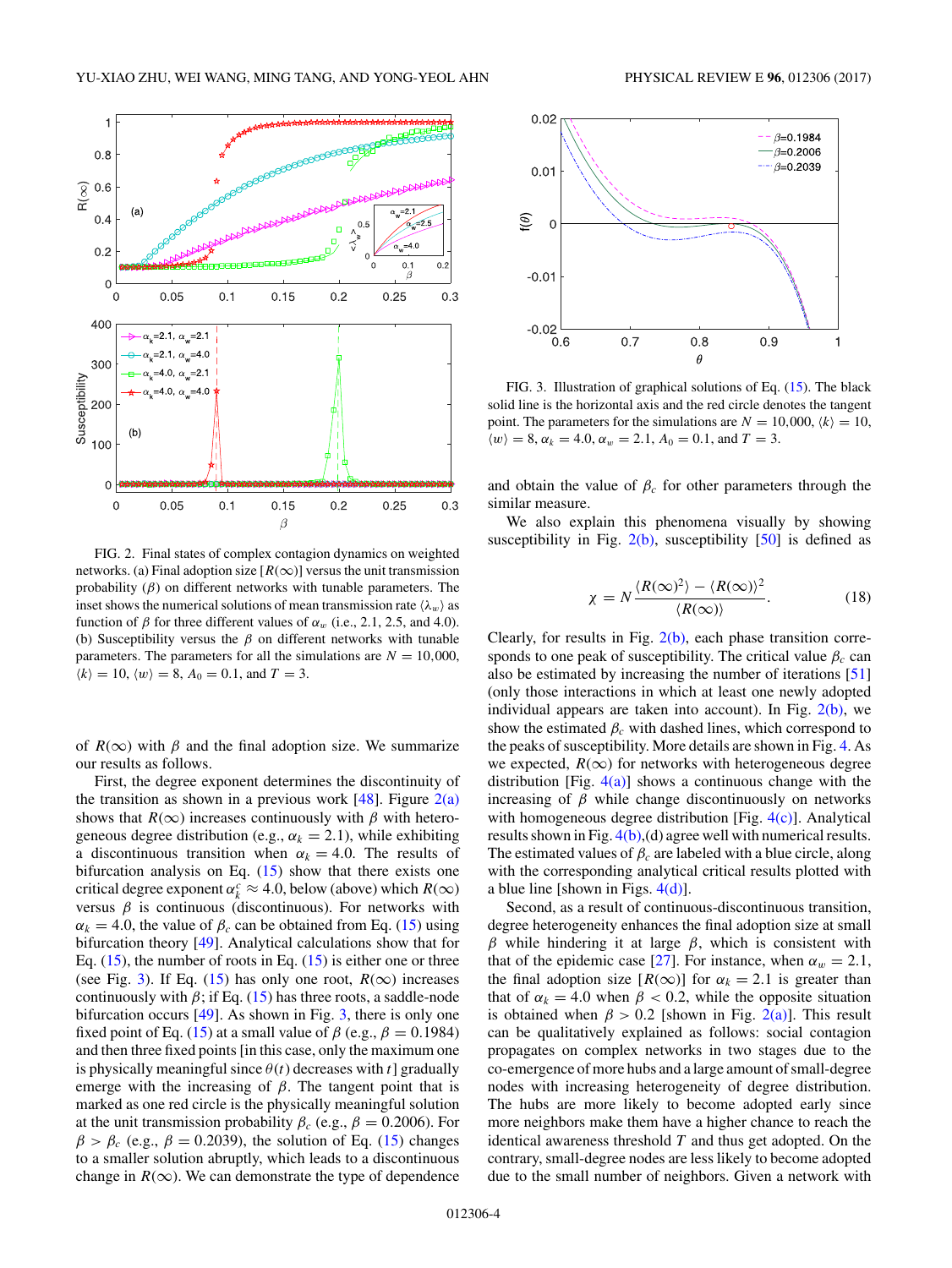<span id="page-4-0"></span>

FIG. 4. The relationships between  $\alpha_w$ ,  $\beta$ , and  $R(\infty)$  at a fixed  $\alpha_k$ . (a) and (b) are results of numerical simulation and analytical method on networks with  $\alpha_k = 2.1$ , while (c) and (d) are those of  $\alpha_k = 4.0$ respectively. The parameters for simulation are  $N = 10,000$ ,  $\langle k \rangle$ 10,  $\langle w \rangle = 8$ ,  $A_0 = 0.1$ , and  $T = 3$ .

heterogeneous degree distribution, when unit transmission probability  $\beta$  is small, the existence of more hubs enhances the contagion and thus leads to greater  $R(\infty)$  (promotion region); When  $\beta$  is large, the existence of a large amount of small-degree nodes will hinder the contagion, resulting in smaller  $R(\infty)$  (suppression region). Figure 5 shows the whole



FIG. 5. The relationships between  $\alpha_k$ ,  $\beta$ , and  $R(\infty)$  at a fixed  $\alpha_w$ . (a) and (b) are results of numerical simulation and analytical method on networks with  $\alpha_w = 2.1$ , while (c) and (d) are those of  $\alpha_w = 4.0$ respectively. The parameters for the simulations are  $N = 10,000$ ,  $\langle k \rangle = 10, \langle w \rangle = 8, A_0 = 0.1, \text{ and } T = 3.$ 



FIG. 6. The relationships between  $\alpha_k$ ,  $\alpha_w$ , and  $R(\infty)$  when the unit transmission probability  $\beta$  is fixed. (a) and (b) are results of numerical simulation and analytical method on the weighted contagion model with  $\beta = 0.05$ , while (c) and (d) are those of  $\beta = 0.1$ respectively. The parameters for the simulations are  $N = 10,000$ ,  $\langle k \rangle = 10$ ,  $\langle w \rangle = 8$ ,  $A_0 = 0.1$ , and  $T = 3$ .

picture of the relationship between  $\alpha_k$ ,  $\beta$ , and  $R(\infty)$  when fixing  $\alpha_w$ . Increasing the heterogeneity of degree distribution will enhance  $R(\infty)$  at small  $\beta$  while hindering the adoption size at large *β*.

Let us address the influence of the heterogeneity of weight distribution on social contagion processes at a given *αk*. The heterogeneity of weight distribution (smaller value of  $\alpha_w$ ) reduces final adoption size  $R(\infty)$ . For instance, if we fix  $\alpha_k$  [Fig. [2\(a\)\]](#page-3-0),  $R(\infty)$  for  $\alpha_w = 2.1$  is always smaller than that of  $\alpha_w = 4.0$ . This phenomenon can be explained as follows: when the average weight  $\langle w \rangle$  is fixed, in the network with smaller  $\alpha_w$ , most edges have lower weights and thus transmission probabilities, leading to a smaller mean transmission rate  $\langle \lambda_w \rangle = \sum_w g(w) \lambda_w$  for a randomly selected edge. As shown in the inset of Fig. [2\(a\),](#page-3-0)  $\langle \lambda_w \rangle$  of  $\alpha_w = 2.1$ is smaller than that of  $\alpha_w = 4.0$  with a given  $\beta$ . On the other hand, changing the weight distribution will not change the dependence behavior of  $[R(\infty), \beta]$  with a given degree distribution, which is similar to the case of simple contagion models [\[27\]](#page-5-0). This finding can be verified from analytical perspective, varying the value of  $\alpha_w$  will not change the number of roots in Eq. [\(15\)](#page-2-0), thus will not affect whether saddle-node bifurcation occurs or not. The relationship between *αw* and *β* when fixing  $\alpha_k$  is shown in Fig. 4, which confirms our finding here.

Finally, Fig. 6 summarizes our results, showing that for a small value of transmission probability ( $\beta = 0.05$ ), the existence of more hubs that can be easily informed thus enhances the contagion process (promotion region). While for a large value of transmission probability ( $\beta = 0.1$ ), the existence of large-amount small-degree nodes that are difficult to be adopted will hinder the contagion process (suppression region). In addition, increasing the heterogeneity of weight distribution will always hinder  $R(\infty)$ . Figures 6(a),(c) and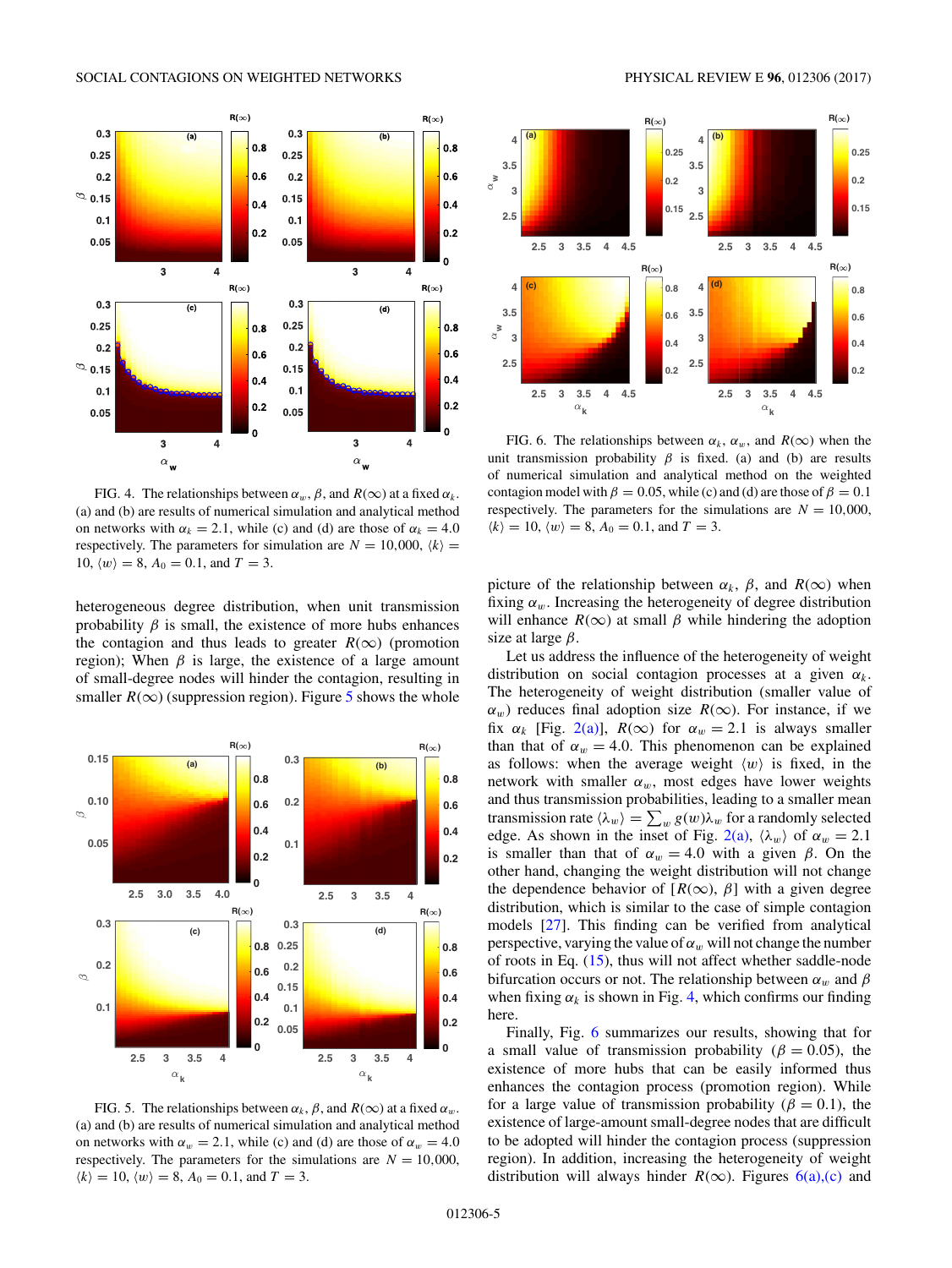<span id="page-5-0"></span> $6(b)$ , (d) show the results of simulation and analytical methods, respectively, which match well with each other.

# **IV. CONCLUSIONS**

In summary, we study the effect of heterogenous network structures on the diffusion of complex contagions. With decreasing heterogeneity of degree distribution, the dependence of the final adoption size on unit transmission probability changes from being continuous to discontinuous. We then show that the heterogeneity of degree distribution may have two opposite effects depending on the transmission probability: degree heterogeneity enhances complex contagions when  $\beta$  is small while hindering it when  $\beta$  is large. By contrast, the heterogeneity of weight distribution always reduces the final adoption size though does not change the dependence pattern of final adoption size on the unit transmission probability. In order to describe the non-Markovian characteristic and weight-based transmission rule by the edge-weight based compartmental theory, we made efforts from two aspects. On the one hand, in order to consider the non-Markovian

- [1] M. E. J. Newman, [SIAM Rev.](https://doi.org/10.1137/S003614450342480) **[45](https://doi.org/10.1137/S003614450342480)**, [167](https://doi.org/10.1137/S003614450342480) [\(2003\)](https://doi.org/10.1137/S003614450342480).
- [2] R. Pastor-Satorras, C. Castellano, P. V. Mieghem, and A. Vespignani, [Rev. Mod. Phys.](https://doi.org/10.1103/RevModPhys.87.925) **[87](https://doi.org/10.1103/RevModPhys.87.925)**, [925](https://doi.org/10.1103/RevModPhys.87.925) [\(2015\)](https://doi.org/10.1103/RevModPhys.87.925).
- [3] C. Castellano, S. Fortunato, and V. Loreto, [Rev. Mod. Phys.](https://doi.org/10.1103/RevModPhys.81.591) **[81](https://doi.org/10.1103/RevModPhys.81.591)**, [591](https://doi.org/10.1103/RevModPhys.81.591) [\(2009\)](https://doi.org/10.1103/RevModPhys.81.591).
- [4] S. Boccaletti, V. Latora, Y. Moreno, M. Chavez, and D.-U. Hwang, [Phys. Rep.](https://doi.org/10.1016/j.physrep.2005.10.009) **[424](https://doi.org/10.1016/j.physrep.2005.10.009)**, [175](https://doi.org/10.1016/j.physrep.2005.10.009) [\(2006\)](https://doi.org/10.1016/j.physrep.2005.10.009).
- [5] R. Cohen and S. Havlin, *Complex Networks: Structure, Robustness and Function* (Cambridge University Press, Cambridge, 2010).
- [6] A.-L. Barabási, *Network Science* (Cambridge University Press, Cambridge, 2015).
- [7] A. Barrat, M. Barthelemy, R. Pastor-Satorras, and A. Vespignani, [Proc. Natl. Acad. Sci. USA](https://doi.org/10.1073/pnas.0400087101) **[101](https://doi.org/10.1073/pnas.0400087101)**, [3747](https://doi.org/10.1073/pnas.0400087101) [\(2004\)](https://doi.org/10.1073/pnas.0400087101).
- [8] M. E. J. Newman, [Proc. Natl. Acad. Sci. USA](https://doi.org/10.1073/pnas.98.2.404) **[98](https://doi.org/10.1073/pnas.98.2.404)**, [404](https://doi.org/10.1073/pnas.98.2.404) [\(2001\)](https://doi.org/10.1073/pnas.98.2.404).
- [9] J.-P. Onnela, J. Saramäki, J. Hyvönen, G. Szabó, M. A. de Menezes, K. Kaski, A.-L. Barabási, and J. Kertész, [New J. Phys.](https://doi.org/10.1088/1367-2630/9/6/179) **[9](https://doi.org/10.1088/1367-2630/9/6/179)**, [179](https://doi.org/10.1088/1367-2630/9/6/179) [\(2007\)](https://doi.org/10.1088/1367-2630/9/6/179).
- [10] M. E. J. Newman,*Networks: An Introduction* (Oxford University Press, Oxford, 2010).
- [11] D. Easley and J. Kleinberg, *Networks, Crowds, and Markets: Reasoning About a Highly Connected World* (Cambridge University Press, Cambridge, 2010).
- [12] [C. Nowzari, V. M. Preciado, and G. J. Pappas,](https://doi.org/10.1109/MCS.2015.2495000) IEEE Control Syst. Mag. **[36](https://doi.org/10.1109/MCS.2015.2495000)**, [26](https://doi.org/10.1109/MCS.2015.2495000) [\(2016\)](https://doi.org/10.1109/MCS.2015.2495000).
- [13] E. M. Rogers, *Diffusion of Innovations* (Free Press, New York, USA, 2003).
- [14] W. Goffman and V. A. Newill, [Nature](https://doi.org/10.1038/204225a0) **[204](https://doi.org/10.1038/204225a0)**, [225](https://doi.org/10.1038/204225a0) [\(1964\)](https://doi.org/10.1038/204225a0).
- [15] P. L. Krapivsky, S. Redner, and D. Volovik, [J. Stat. Mech.](https://doi.org/10.1088/1742-5468/2011/12/P12003) [\(2011\)](https://doi.org/10.1088/1742-5468/2011/12/P12003) [P12003.](https://doi.org/10.1088/1742-5468/2011/12/P12003)
- [16] Y. Moreno, M. Nekovee, and A. F. Pacheco, [Phys. Rev. E](https://doi.org/10.1103/PhysRevE.69.066130) **[69](https://doi.org/10.1103/PhysRevE.69.066130)**, [066130](https://doi.org/10.1103/PhysRevE.69.066130) [\(2004\)](https://doi.org/10.1103/PhysRevE.69.066130).
- [17] D. J. Daley and D. G. Kendall, [Nature](https://doi.org/10.1038/2041118a0) **[204](https://doi.org/10.1038/2041118a0)**, [1118](https://doi.org/10.1038/2041118a0) [\(1964\)](https://doi.org/10.1038/2041118a0).
- [18] J.-J. Cheng, Y. Liu, B. Shen, and W.-G. Yuan, [Eur. Phys. J. B](https://doi.org/10.1140/epjb/e2012-30483-5) **[86](https://doi.org/10.1140/epjb/e2012-30483-5)**, [29](https://doi.org/10.1140/epjb/e2012-30483-5) [\(2013\)](https://doi.org/10.1140/epjb/e2012-30483-5).
- [19] R. Pastor-Satorras and A. Vespignani, [Phys. Rev. Lett.](https://doi.org/10.1103/PhysRevLett.86.3200) **[86](https://doi.org/10.1103/PhysRevLett.86.3200)**, [3200](https://doi.org/10.1103/PhysRevLett.86.3200) [\(2001\)](https://doi.org/10.1103/PhysRevLett.86.3200).
- [20] [Y. Moreno, R. Pastor-Satorras, and A. Vespignani,](https://doi.org/10.1140/epjb/e20020122) Eur. Phys. J. B **[26](https://doi.org/10.1140/epjb/e20020122)**, [521](https://doi.org/10.1140/epjb/e20020122) [\(2002\)](https://doi.org/10.1140/epjb/e20020122).
- [21] M. Granovetter, [Am. J. Sociol.](https://doi.org/10.1086/226707) **[83](https://doi.org/10.1086/226707)**, [1420](https://doi.org/10.1086/226707) [\(1978\)](https://doi.org/10.1086/226707).
- [22] D. J. Watts, [Proc. Natl. Acad. Sci. USA](https://doi.org/10.1073/pnas.082090499) **[99](https://doi.org/10.1073/pnas.082090499)**, [5766](https://doi.org/10.1073/pnas.082090499) [\(2002\)](https://doi.org/10.1073/pnas.082090499).
- [23] D. Centola, [Science](https://doi.org/10.1126/science.1185231) **[329](https://doi.org/10.1126/science.1185231)**, [1194](https://doi.org/10.1126/science.1185231) [\(2010\)](https://doi.org/10.1126/science.1185231).
- [24] L. Backstrom, D. Huttenlocher, J. Kleinberg, and X. Lan, in *Proceedings of the 12th ACM SIGKDD International Conference on Knowledge Discovery and Data Mining, Philadelphia, PA* (ACM, New York, 2006), pp. 44–54.
- [25] J. C. Miller, [J. Complex Netw.](https://doi.org/10.1093/comnet/cnv021) **[4](https://doi.org/10.1093/comnet/cnv021)**, [201](https://doi.org/10.1093/comnet/cnv021) [\(2016\)](https://doi.org/10.1093/comnet/cnv021).
- [26] R. Albert and A.-L. Barabási, [Rev. Mod. Phys.](https://doi.org/10.1103/RevModPhys.74.47) **[74](https://doi.org/10.1103/RevModPhys.74.47)**, [47](https://doi.org/10.1103/RevModPhys.74.47) [\(2002\)](https://doi.org/10.1103/RevModPhys.74.47).
- [27] W. Wang, M. Tang, H. F. Zhang, H. Gao, Y. H. Do, and Z. H. Liu, [Phys. Rev. E](https://doi.org/10.1103/PhysRevE.90.042803) **[90](https://doi.org/10.1103/PhysRevE.90.042803)**, [042803](https://doi.org/10.1103/PhysRevE.90.042803) [\(2014\)](https://doi.org/10.1103/PhysRevE.90.042803).
- [28] T. Gross and B. Blasius, [J. R. Soc. Interface](https://doi.org/10.1098/rsif.2007.1229) **[5](https://doi.org/10.1098/rsif.2007.1229)**, [259](https://doi.org/10.1098/rsif.2007.1229) [\(2008\)](https://doi.org/10.1098/rsif.2007.1229).
- [29] P. Holme and J. Saramäki, [Phys. Rep.](https://doi.org/10.1016/j.physrep.2012.03.001) **[519](https://doi.org/10.1016/j.physrep.2012.03.001)**, [97](https://doi.org/10.1016/j.physrep.2012.03.001) [\(2012\)](https://doi.org/10.1016/j.physrep.2012.03.001).
- [30] [M. Boguñá, C. Castellano, and R. Pastor-Satorras,](https://doi.org/10.1103/PhysRevLett.111.068701) Phys. Rev. Lett. **[111](https://doi.org/10.1103/PhysRevLett.111.068701)**, [068701](https://doi.org/10.1103/PhysRevLett.111.068701) [\(2013\)](https://doi.org/10.1103/PhysRevLett.111.068701).
- [31] C. Kamp, M.-L. Mathieu, and S. Alizon, [PLoS Comput. Biol.](https://doi.org/10.1371/journal.pcbi.1003352) **[9](https://doi.org/10.1371/journal.pcbi.1003352)**, [e1003352](https://doi.org/10.1371/journal.pcbi.1003352) [\(2013\)](https://doi.org/10.1371/journal.pcbi.1003352).
- [32] [P. Rattana, K. B. Blyuss, K. T. D. Eames, and I. Z. Kiss,](https://doi.org/10.1007/s11538-013-9816-7) Bull. Math. Biol. **[75](https://doi.org/10.1007/s11538-013-9816-7)**, [466](https://doi.org/10.1007/s11538-013-9816-7) [\(2013\)](https://doi.org/10.1007/s11538-013-9816-7).
- [33] [G. Yan, T. Zhou, J. Wang, Z. Q. Fu, and B. H. Wang,](https://doi.org/10.1088/0256-307X/22/2/068) Chin. Phys. Lett. **[22](https://doi.org/10.1088/0256-307X/22/2/068)**, [510](https://doi.org/10.1088/0256-307X/22/2/068) [\(2005\)](https://doi.org/10.1088/0256-307X/22/2/068).
- [34] Z. M. Yang and T. Zhou, [Phys. Rev. E](https://doi.org/10.1103/PhysRevE.85.056106) **[85](https://doi.org/10.1103/PhysRevE.85.056106)**, [056106](https://doi.org/10.1103/PhysRevE.85.056106) [\(2012\)](https://doi.org/10.1103/PhysRevE.85.056106).
- [35] J. P. Gleeson, [Phys. Rev. E](https://doi.org/10.1103/PhysRevE.77.046117) **[77](https://doi.org/10.1103/PhysRevE.77.046117)**, [046117](https://doi.org/10.1103/PhysRevE.77.046117) [\(2008\)](https://doi.org/10.1103/PhysRevE.77.046117).
- [36] L. Weng, F. Menczer, and Y.-Y. Ahn, [Sci. Rep.](https://doi.org/10.1038/srep02522) **[3](https://doi.org/10.1038/srep02522)**, [02522](https://doi.org/10.1038/srep02522) [\(2013\)](https://doi.org/10.1038/srep02522).
- [37] [A. Nematzadeh, E. Ferrara, A. Flammini, and Y.-Y. Ahn,](https://doi.org/10.1103/PhysRevLett.113.088701) *Phys.* Rev. Lett. **[113](https://doi.org/10.1103/PhysRevLett.113.088701)**, [088701](https://doi.org/10.1103/PhysRevLett.113.088701) [\(2014\)](https://doi.org/10.1103/PhysRevLett.113.088701).
- [38] P. S. Dodds and D. J. Watts, [Phys. Rev. Lett.](https://doi.org/10.1103/PhysRevLett.92.218701) **[92](https://doi.org/10.1103/PhysRevLett.92.218701)**, [218701](https://doi.org/10.1103/PhysRevLett.92.218701) [\(2004\)](https://doi.org/10.1103/PhysRevLett.92.218701).
- [39] T. C. Schelling, [J. Math. Sociol.](https://doi.org/10.1080/0022250X.1971.9989794) **[1](https://doi.org/10.1080/0022250X.1971.9989794)**, [143](https://doi.org/10.1080/0022250X.1971.9989794) [\(1971\)](https://doi.org/10.1080/0022250X.1971.9989794).
- [40] W. Wang, M. Tang, P.-P. Shu, and Z. Wang, [New J. Phys.](https://doi.org/10.1088/1367-2630/18/1/013029) **[18](https://doi.org/10.1088/1367-2630/18/1/013029)**, [013029](https://doi.org/10.1088/1367-2630/18/1/013029) [\(2015\)](https://doi.org/10.1088/1367-2630/18/1/013029).

characteristic, we first developed content of  $\theta_w(t)$  to denote the probability that the individual  $u$  in the cavity state is not informed by an edge with weight *w* by time *t*, then introduced the memory into Eqs.  $(3)$  and  $(7)$ . On the other hand, we let the  $\alpha_k$  and  $\alpha_w$  be heterogeneous to study the effects of heterogeneous structures. The edge-weight compartmental approach can predict the proposed model well.

Our findings offer insights to understand the influence of underlying network structures for weighed social contagions. Future work may investigate the nature of bifurcation, the cases where the adoption threshold of each individual varies with its degree, or a richer and correlated network structure is assumed.

#### **ACKNOWLEDGMENTS**

This work was partially supported by the National Natural Science Foundation of China (Grants No. 11105025, No. 11575041, No. 61433014, and No. 71571052) and Guangdong science and technology plan project (No. 15ZS0117). Y.Y.A. thanks Microsoft Research for MSR Faculty Fellowship.